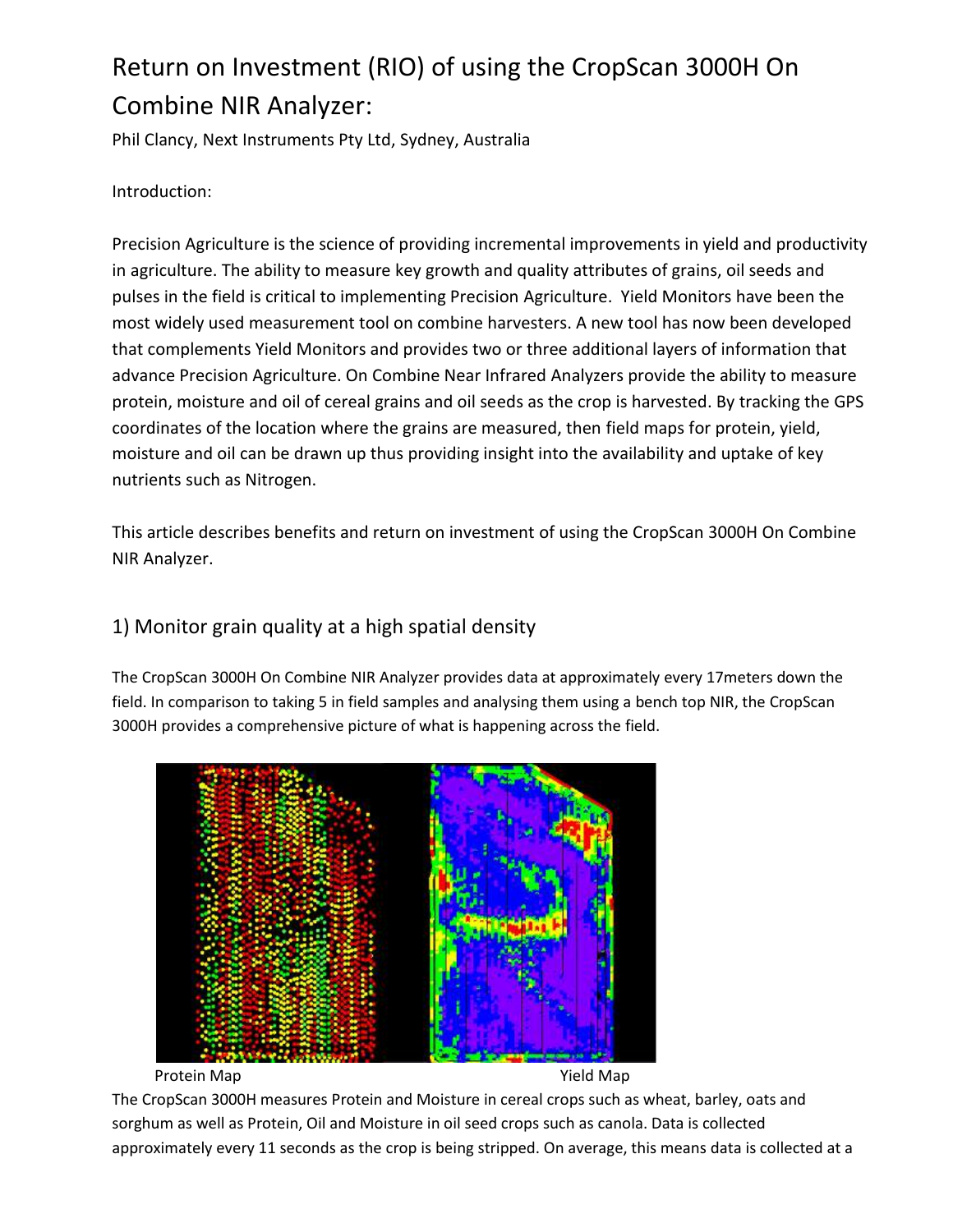rate of 15 measurements per hectare. This high special density data for Protein provide a means of generating Protein Maps, Nitrogen Removal Maps and Gross Margin Maps.

## 2) Differential harvesting and storage based on quality

The fastest return on investment from using the CropScan 3000H comes from in-field segregation of the grain. Additional profit can be generated by differentially harvesting the field, i.e., harvesting sections of high protein grain in order to blend with low protein grain, and thereby capture a price increase by moving to the next grade. Alternatively the operator can use CropScan 3000H bin average data to direct loads into separate storage locations in order to capture the best quality grains and to blend post harvest.

## **Return on Investment**

#### Ashley Wakefield, Tintara, Urania, SA

- Paddocks 221A & 221B
- Total area 185ha
- Average Yield = 4.5t/ha =832.5t
- Top Half of each paddock was reading below 10.5% protein
- Bottom half of paddock was reading above 10.5% protein
- By blending we delivered 17 out of 18 truck loads as APW grade over ASW
- **Increased Profit by blending:**
- $= $6900$  \$37.29/ha



The data above shows where a grower used the CropScan 3000H protein data to segregate bin loads into two field storage bins. The wheat was blended in the field from the two bins to ensure that truck loads taken to the silo were graded as APW (Protein >10.5%) rather than some loads graded as ASW (Protein <10.5%). The price difference was \$30 per tonne between ASW and APW. Out of the 18 truck loads delivered to the silo, 17 were accepted as APW. Historically the grower would have expected half to go ASW and half APW. The net result was an additional \$6900 generated from this field by blending based on protein

## 3) Protein, Moisture and Yield Maps enable creation of true site specific Gross Margin Maps

By creating a Gross Margin Map of fields, then farmers can see if they are making money or losing money across their fields. There may be sections of the field where the margin is negative. This may lead to some corrective action or to changes in the field boundaries or cropping schedules.

The Gross Margin was calculated based on the Yield and the price of wheat as the Protein content increases. Protein, Yield and Gross Margin Maps are shown below.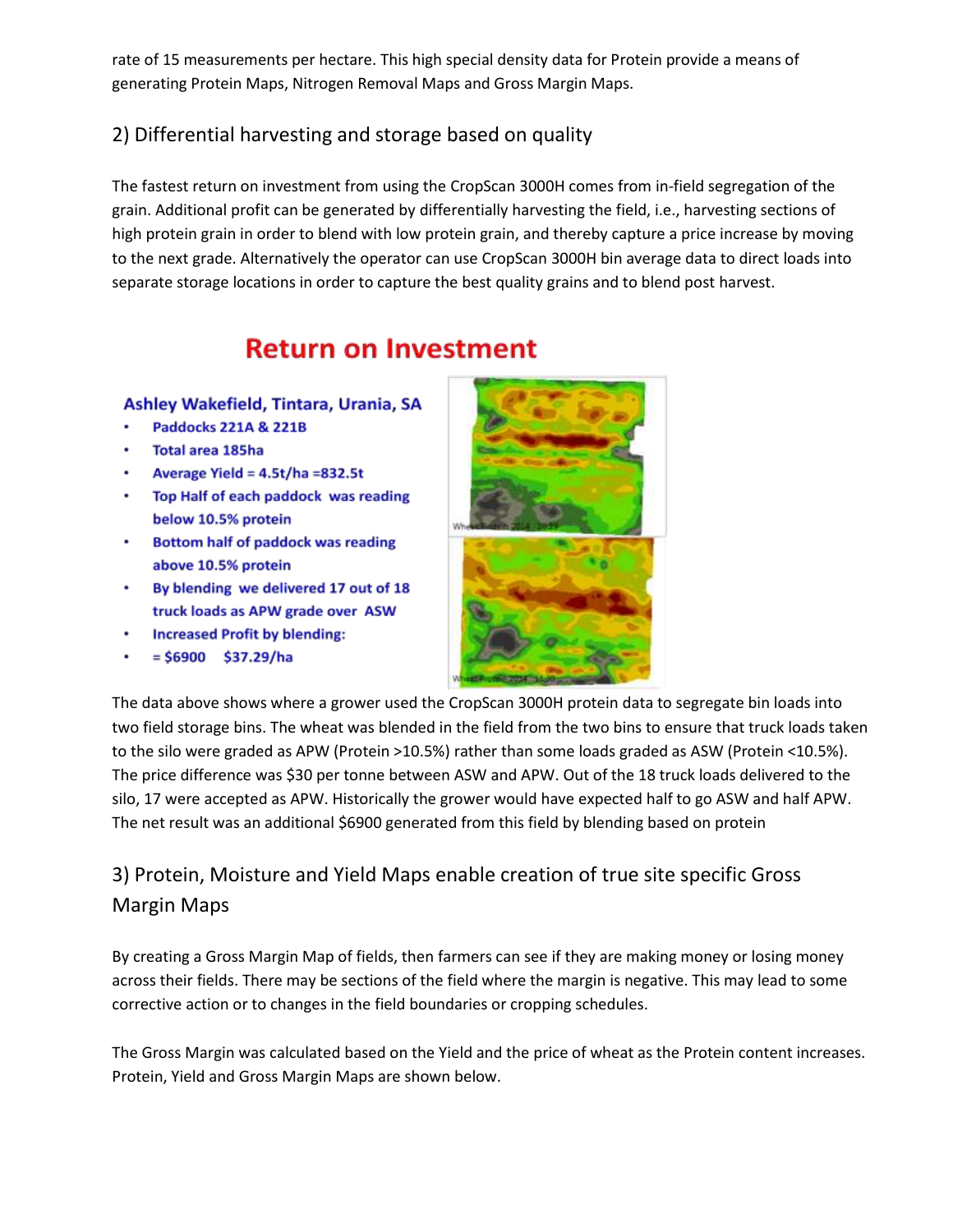

The Gross Margin Map shows that in the Red areas, the grower is losing money. In the Yellow areas, the margin is between 0 and \$5 per hectare. Progressively the margin is increased from Green (\$5 to \$10), Pale Blue (\$10 to \$20), Blue (\$20 to \$30) and Purple (\$30 to \$40). The total profit generated on this field was calculated to be \$29,329, however the potential profit would have been \$33,164 if the Red areas had not been sown. A more practical approach would be that some remedial action be taken to ensure that the Red and Yellow areas become profitable in the future.

## 4) Nitrogen Removal Maps are used in mass balance fertiliser requirement calculations

Using a simple formula: Nitrogen Removed = Yield \* Protein% \* 17% Nitrogen/Protein a Nitrogen Removal Map can be created from a Protein Map and Yield Map. Understanding that at the minimum, the same amount of Nitrogen that has been removed from the soil needs should be replenished using fertilizer, then the farmer can develop a Variable Nitrogen Fertilization (VNF) program for the following season based on the Nitrogen Removal Map. The possible savings in using VNF over blanket fertilization are between -22 and 39% depending on the field and the blanket loading of Urea.

Data collected from a 185 hectare field, York Peninsula, SA, 2015 harvest, compares the costs of Urea loading using blanket rates of 40, 56, 60, 70 and 80 kg per hectare vs. using the Nitrogen Removed to apply urea. The Protein, Yield and Nitrogen Removal maps are shown below.

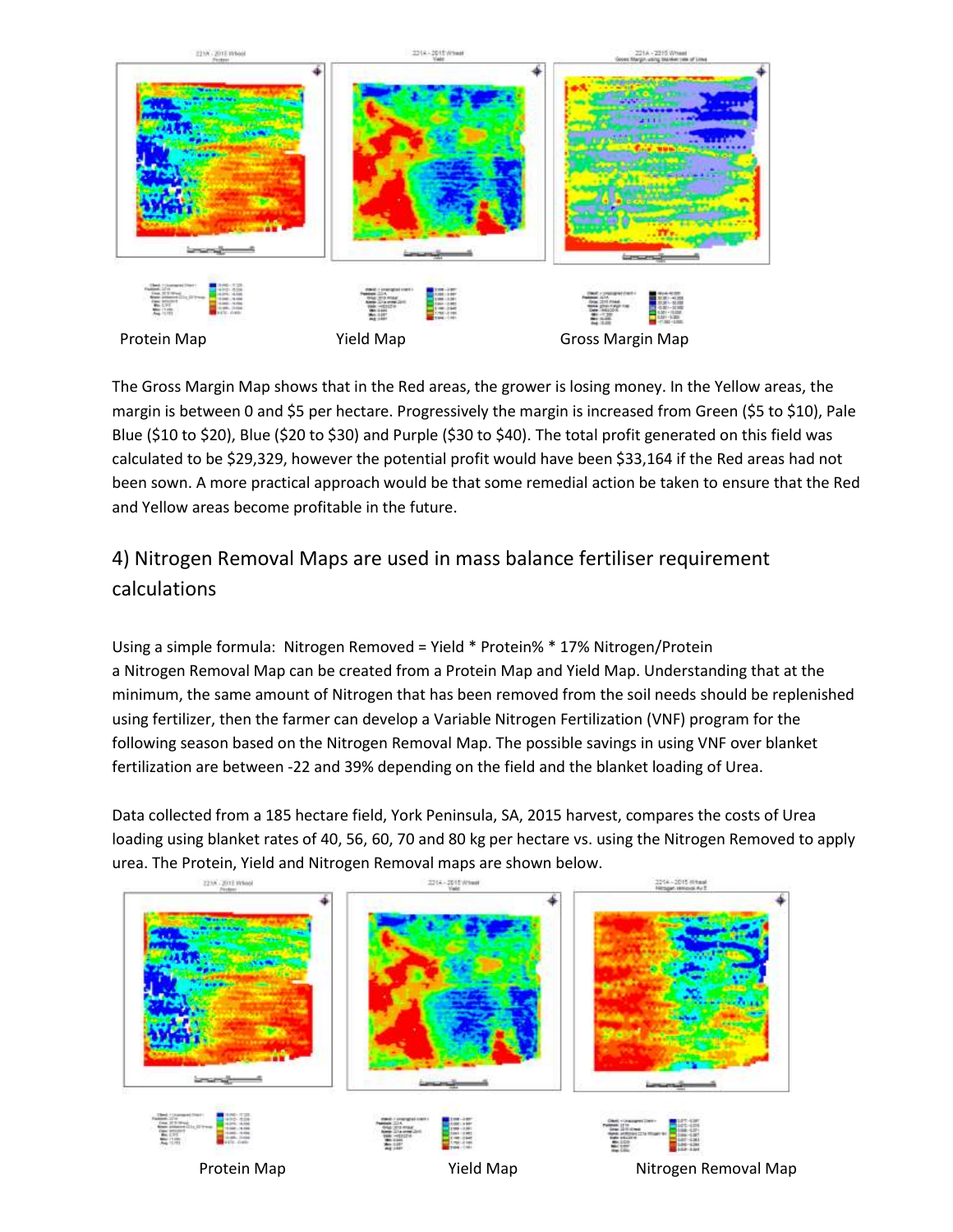Based on a price for Urea of \$430/tonne and the percentage of Nitrogen in Urea of 47%, the cost of the Urea loading was calculated. The table below shows the savings of using the Nitrogen Removed Map vs. blanket rates.

| \$ Urea    | \$ Urea   | \$ Urea  | \$ Urea  | \$ Urea  | \$ Urea  |
|------------|-----------|----------|----------|----------|----------|
| based on   | based on  | based on | based on | based on | based on |
| Nitrogen   | 2.0T      | 2.8T     | 3.0T     | 3.5T     | 4.0T     |
| Removal    | Yield     | Yield    | Yield    | Yield    | Yield    |
|            |           |          |          |          |          |
| \$10,632   | \$8,710   | \$12,194 | \$13,065 | \$15,243 | \$17,420 |
|            |           |          |          |          |          |
| Savings    | $-51,922$ | \$1,562  | \$2,433  | \$4,611  | \$6,789  |
| \$/H Saved | $-10.4$   | 8.4      | 13.2     | 24.9     | 36.7     |
| % Savings  | $-22%$    | 13%      | 19%      | 30%      | 39%      |

5) Overlaying Protein and Yield maps with other data for better diagnostic insights into availability and uptake of Nitrogen

The Dilution Theory suggests that if the Yield is high then the Protein will be low. This may not always be the case where soil and moisture may be the limiting factors rather than Nitrogen availability. By overlaying the Protein and Yield Maps, and then computing a Correlation Map and a Significance Map, then simple Green, Red and Blue Zones can be identified.